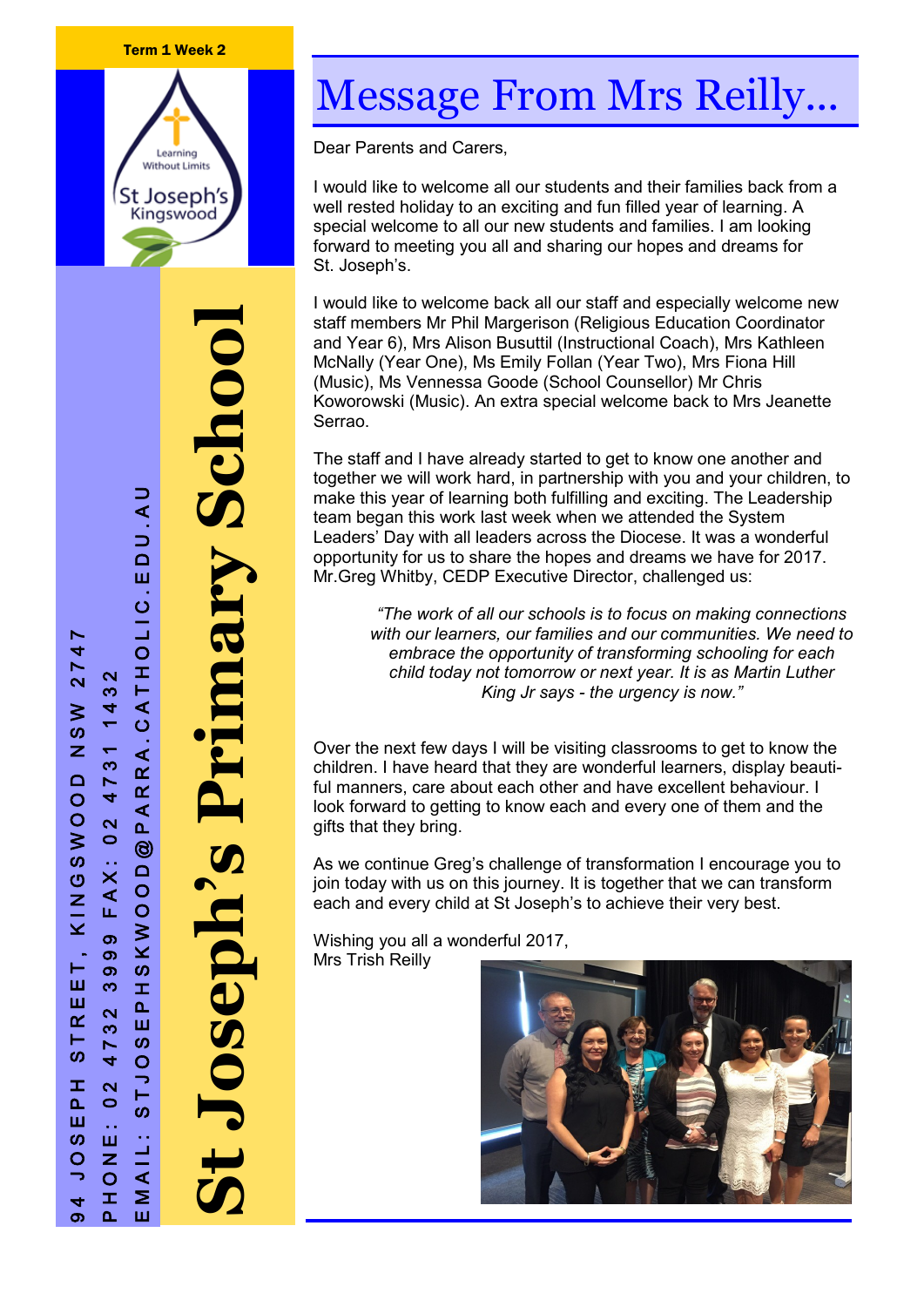# **Catholic Culture News**

It is very appropriate that at the beginning of the school year, the Sunday Gospel reflects the values and attitudes that we would like all our children to have. We would all like our children to be happy, to be peacemakers, to be just, to be merciful, to be people who readily comfort others. Let us pray that they grow and mature into the loving well rounded human beings that Jesus hoped for when he spoke these words some two thousand years ago.

#### **Dates for Your Diary**

| $13th$ Feb.           | 9.15am in the church | Opening School Mass including Installation<br>of Year 6 Leaders and welcome to<br>Kindergarten |
|-----------------------|----------------------|------------------------------------------------------------------------------------------------|
| $28th$ Feb            | 9.15 am COLA         | 'Burning of Palms' Liturgy to prepare ashes<br>for Ash Wednesday                               |
| 1 <sup>st</sup> March | $9.15$ am MPA        | Ash Wednesday Liturgy of the Word                                                              |



#### **Sacramental Programs**

Dates for this year's Sacramental programs, run by the Parish, are as follows:

**Reconciliation**: Friday 7th April Registration – 5th March after 10am Mass

**First Communion**: Sunday 18th June Registration – 23rd April after 10am Mass

**Confirmation**: Tuesday 24th October Registration – 23rd July after 10am Mass

More information is available from the Parish Office and we will keep you updated in future school newsletters.

#### **Phil Margerison**

# **2017 February Census**

#### **Friday 10th February 2017**

If you know your child/ren will be away on this day please advise the school in writing before this date. If your child/ren is away unexpectedly on this day please ensure you provide a written note explaining their absence on their first day back to school.

### **Parent Association Annual General Meeting**

Our Parent Association AGM will be held at 7pm on Monday 20th February. This is a great opportunity to share with the Principal your ideas of how parents can support the school.

# **St Joseph's Information Night**

#### **Wednesday 15th February 2017**

We will be holding an Information Night on Wednesday 15th February commencing at 5.30pm. We welcome all parents and children to attend this evening.

- 5.30 Visit to your child's classroom
- 6.00 Gather in the MPA for information about the school year
- 6.45 Sausage sizzle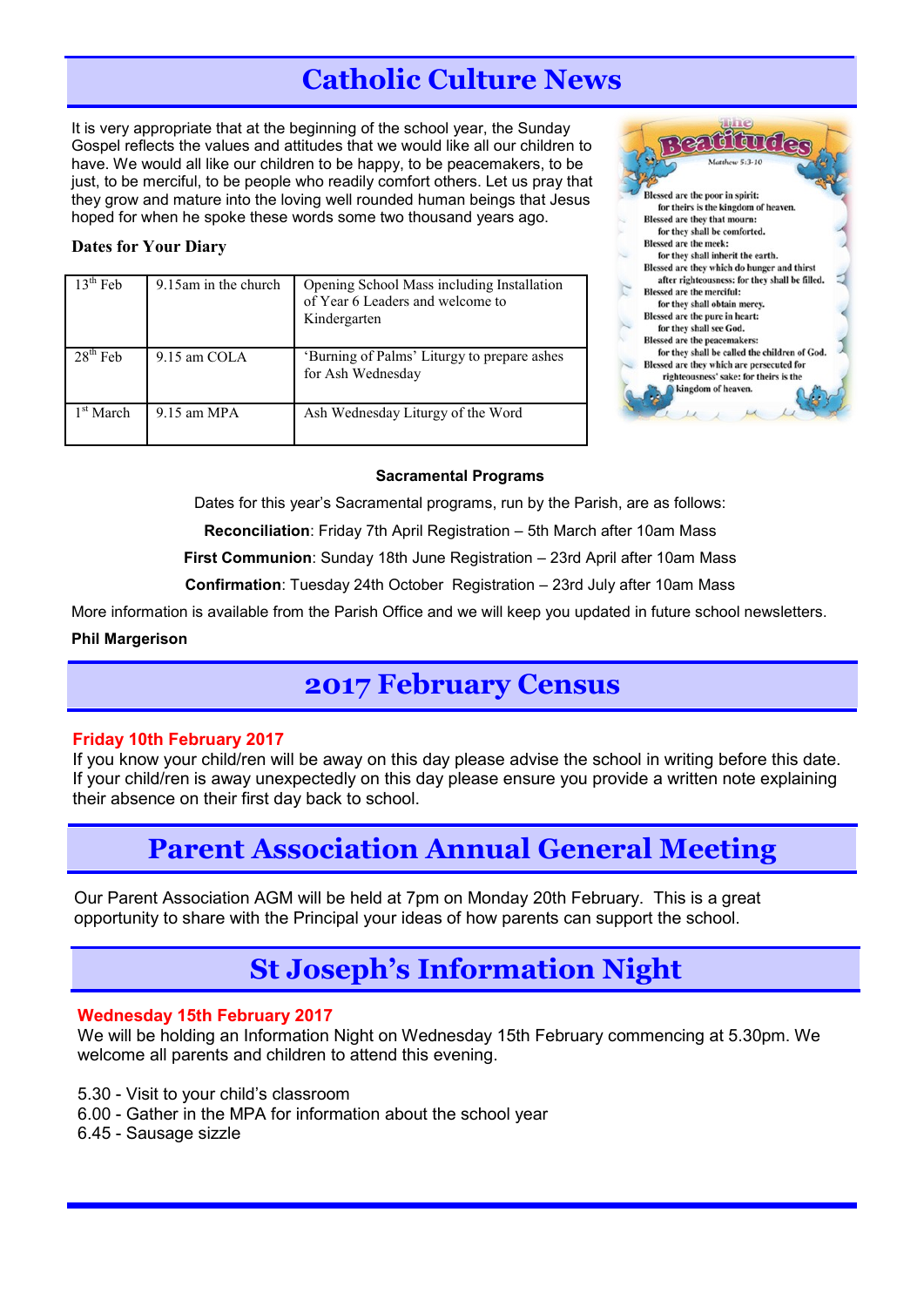# **MAI Testing**

Thank you to all the parents and students for your support with the MAI Testing. It ran very smoothly. Students who have not yet been tested will be tested during class time.

### **2017 Sport Days**

Children are required to wear their sports uniform on their allocated days. Correct sports uniform must be worn along with appropriate shoes. Hats must be worn at all times when outside.

- **Kinder**……….Wednesday and Friday
- **Year 1**………..Wednesday and Thursday
- **Year 2**………..Wednesday and Friday
- **Year 3** ……….Tuesday and Friday
- **Year 4** ……….Tuesday and Friday
- **Year 5** ……….Tuesday and Thursday
- **Year 6** ……….Monday and Friday

# **Whole School Assemblies**

Commencing this week, assemblies will occur on **Friday afternoons**. The new time for assemblies will be **2:15pm** and they will still be held in the MPA. This change of time will ensure that key learning time is being used effectively. We are also hoping that this time will be more convenient for parents who would like to join us as we celebrate the successes of the school week. Looking forward to seeing you this Friday at 2.15.

### **2017 School Fees**

All school fee statements will be posted out by the CEDP within the next couple of weeks. If you have any queries regarding fees please contact Mrs Jenny Pendleton at the school office on 4732 3999.

# **Student Attendance**

Student attendance at school is important and has a significant effect on student learning. In 2016 St. Joseph's students missed **3,789 days of learning**. Absences from school due to illness is totally understandable however, many students are missing school for other reasons. Parents/caregivers are asked to minimise the number of days their children are away as it directly affects the student's learning and social interactions.

We currently have a school attendance level of **73.6%**. Our goal - **90%**.

In order to encourage students to come to school we have put in place the following:

- Infants and Primary Attendance trophy  $\bullet$
- Attendance awards for students who attend school regularly
- Class surprises for improved attendance
- Diocesan Attendance Procedures implemented
- Staff directly responsible for analysing the data and supporting parents

If you are having difficulty getting your child to school please contact their classroom teacher who can work with you.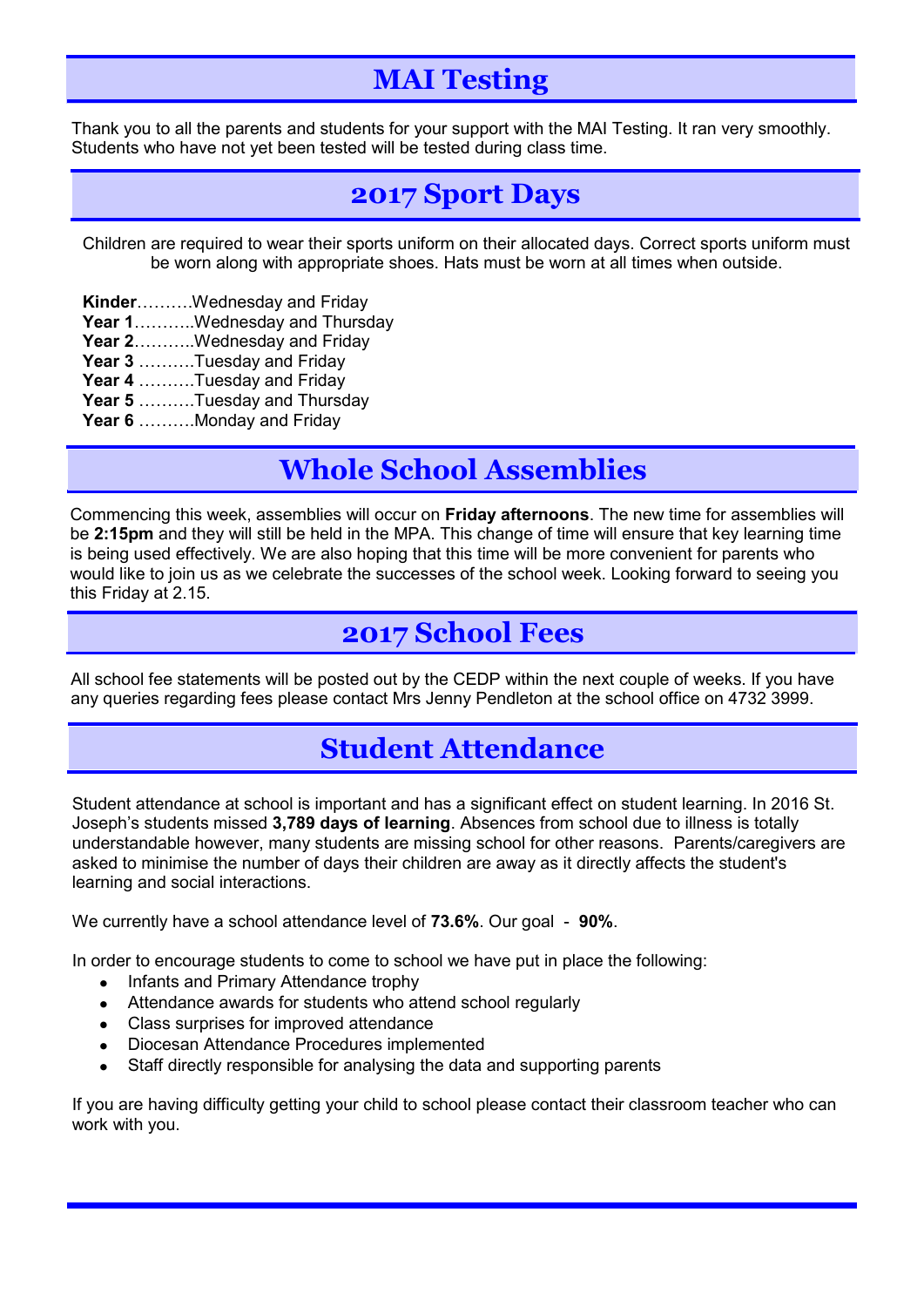# **Morning and Afternoon Procedures**

#### **Morning procedures**

All school gates will be locked until 8.20am when playground supervision begins. Parents dropping children at Joey's in the morning use the intercom at the gate.

When children enter the playground we encourage them to walk quickly to their morning play area where there will be supervision. We ask that **parents leave the playground when the music begins to play** unless they are attending a morning liturgy.

Please show consideration to staff who are on playground duty, need to attend meetings, prepare work for the day and organise resources before school. If parents wish to speak to their child's teacher please organise an appointment through the office. Teachers are happy to speak with you at a time that will not impact on their preparation for learning.

#### **Afternoon procedures**

**Joey's After school Care**: At 3.00pm children going to after school care will assemble where the roll will be called and organised by the after school care personnel.

#### **Children being picked up by parents from the playground**:

Children being picked up by parents, family members etc. from the playground can be collected by parents from the under croft behind the Office. We ask that you remain in that area whilst you are waiting for your child.

#### **Kiss'n'Ride Children being picked up by car**

Children who are being picked up by car will sit near the top gate. When they hear their family name called they will then walk to the gate and wait with the teacher who will assist them to enter their car.

#### **Parents are asked not to leave the car in this section to pick up children.**

Any parents wishing to join Kiss'n'Ride will need to **display an A4 sign** with your **surname and first names of child/children.** It will need to be **displayed as you approach the front of the line of cars**. This will allow teachers to call your child to the gate and ensure that they are ready to enter the car when you reach the front of the line. 3 witches hats will identify where your child may enter the car. It is important that all parents involved in this service be **attentive to the rules of the road**.

We encourage you to stagger the time you come to collect your child as we are often blocking access to through traffic. Kiss'n'Ride duty commences at 3pm and it finishes at 3.25.

Primary parents - Why don't you come at 3.15?

#### **Children catching a bus**

Children being picked up by bus will sit on the seats near the top playground.

# **Nut Allergies**

As you may or may not be aware there are a number of children attending our school who have nut allergies. This means that if these children come in contact with any nut products they will have a severe allergic reaction. We are asking that children refrain from bringing food to school that may contain nuts. (Nutella, Peanut Butter, Muesli bars etc.) We also ask that you remind your child/ren not share their lunch or any other food with another child.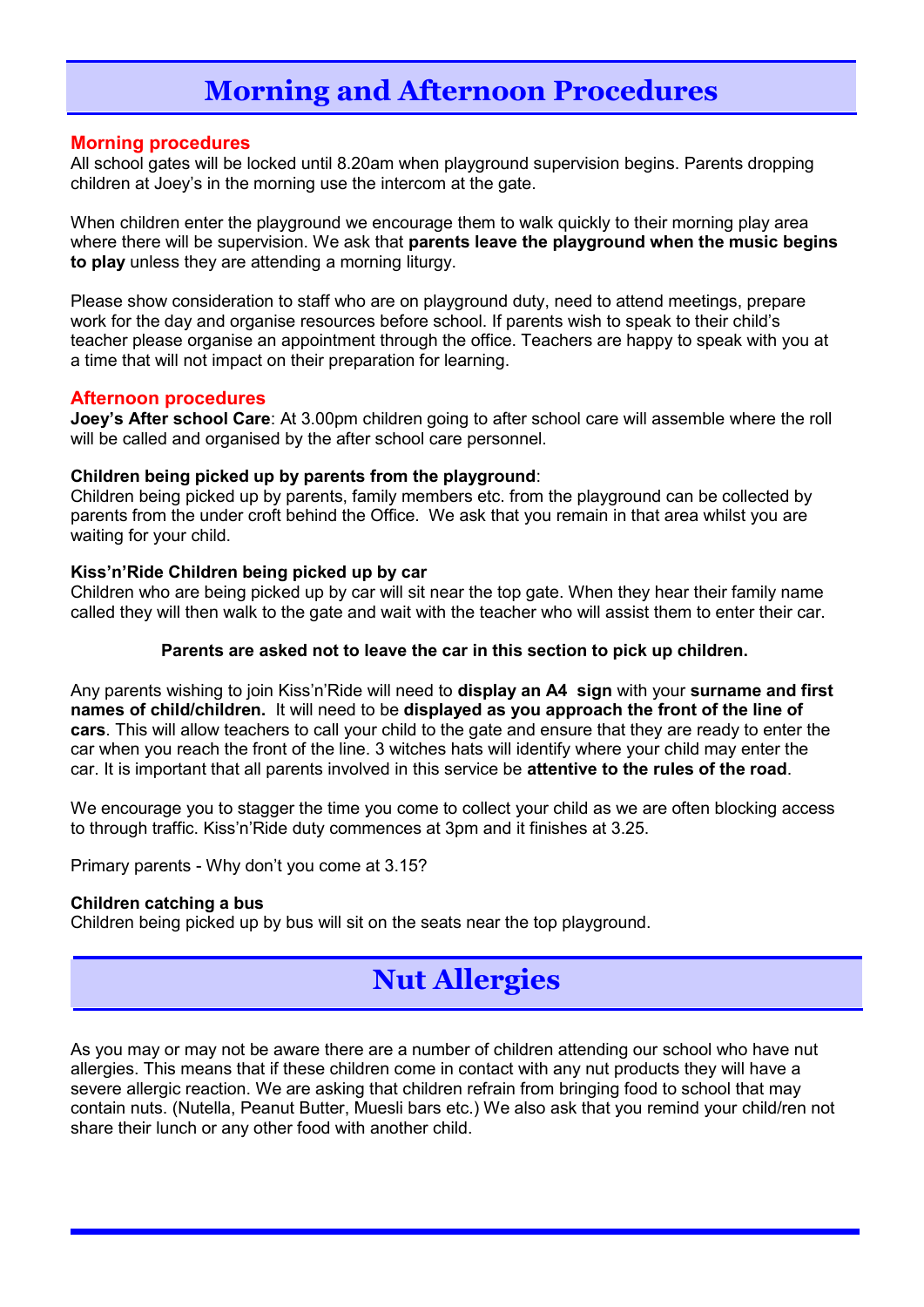### **Photo Permission**

From time to time photos and/or videos footage of your child will be taken at school and school events. These photos may be used in the school newsletter, diocesan newsletter, brochures, advertising, newspaper, website or publications and video footage. If you do not wish for your child/ren's photos to be taken and published, please advise the school office in writing.

### **Child Protection**

If parents are planning on assisting in the classroom, or on an excursion, they are required to first complete Child Protection Training. The training is undertaken over the internet at http://childprotection.parra.catholic.edu.au/training Simply click the training link under "Volunteer" to undertake the training. **This needs to be renewed every 2 years.**

### **2017 Student Leaders**

Congratulations to the following students on becoming St Joseph's 2017 School Leaders!

Laura Bowes **Kaitlyn** Ross

Holly Bastin **Francesca Pereira** 

James Natalie Sibanda

Jett Hickson Zeinab Slaibi

### **2017 Staff List**

#### **Leadership Team**

Principal – Mrs Patricia Reilly Assistant Principal – Ms Lisa Howell Religious Education Coordinator – Mr Philip Margerison Mrs Alison Busuttil – Instructional Leader Coordinator 2 - Mrs Cheryl McGannon Coordinator 1 - Mrs Ashu Aggarwal Office Manager – Ms Jenny Pendleton

#### **Class Teachers**

Kindergarten - Mrs Terrie Berg & Mrs Bernadette Purtell Year One – Miss Brittany Carey & Mrs Kathleen McNally Year Two – Miss Emily Follan & Mrs Catriona Pennay Year Three – Mrs Vicki Geraghty Year Four– Mrs Claire Devine & Miss Jana Webb Year Five – Mrs Cheryl McGannon & Miss Gabrielle Whitney Year Six – Mr Philip Margerison / Mr Moreno Faccin

#### **Specialist Teachers**

Year 3 / Year 6 Support - Mrs Ashu Aggarwal Reading Recovery - Miss Louise Grech Learning Support - Mrs Amy Hoppitt & Mrs Jeanette Serrao Drama Literacy Teacher - Mr Tim Martin Music Teacher - Mrs Fiona Hill Music Teacher - Mr Chris Komorowski Physical Education Teacher - Mr Moreno Faccin School Counsellor - Ms Vennessa Goode

#### **School Support Staff**

School Support Officer - Mrs Marie Brogan School Support Officer - Mrs Karen Sprycha Library Technician - Mrs Jeniffer Peto Maintenance - Mr Stephen Crye